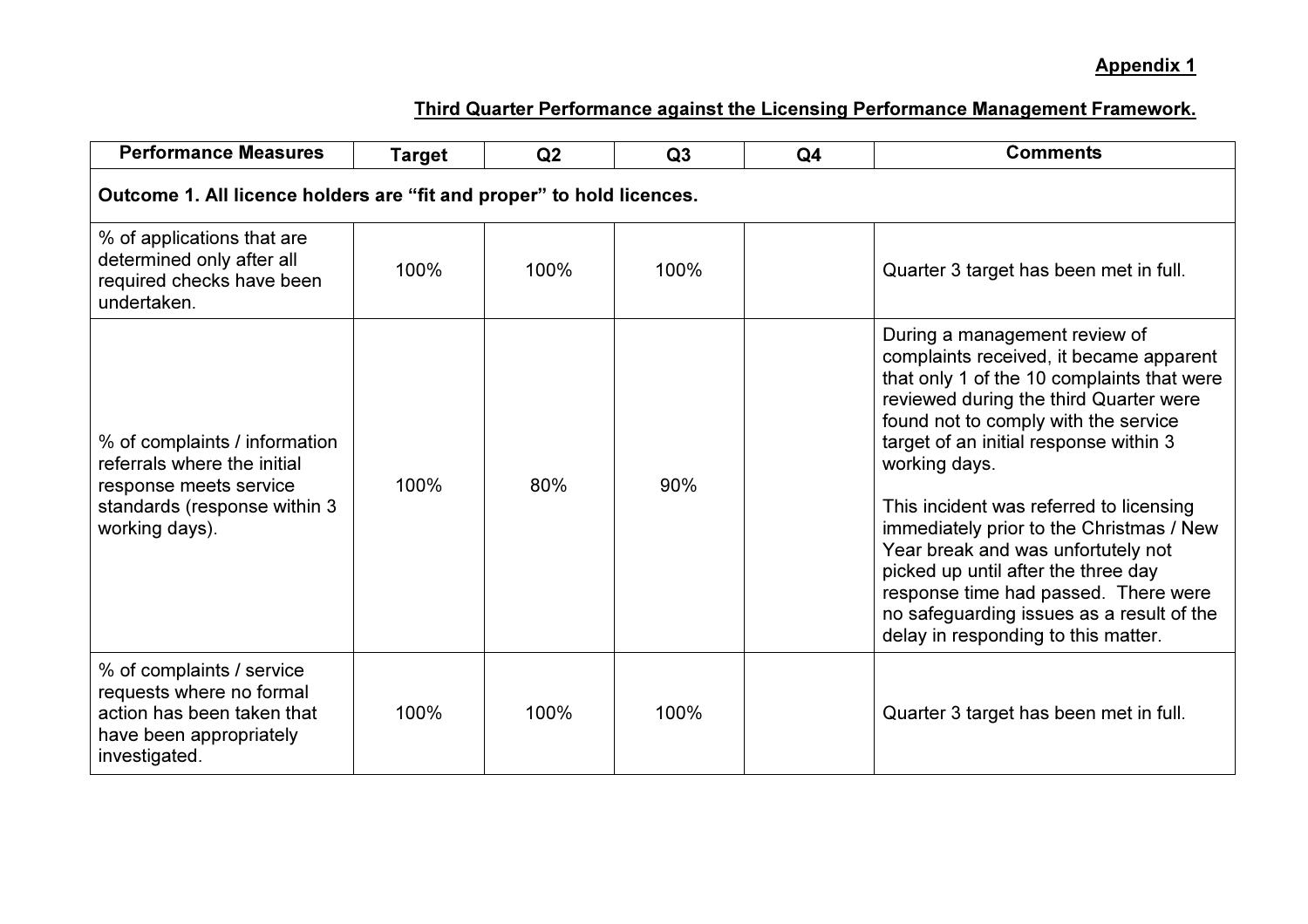| <b>Performance Measures</b>                                                                        | <b>Target</b> | Q <sub>2</sub> | Q3  | Q <sub>4</sub> | <b>Comments</b>                                                                                                                                                                                                                                                                                                                                                                                                                                                                                                              |  |  |
|----------------------------------------------------------------------------------------------------|---------------|----------------|-----|----------------|------------------------------------------------------------------------------------------------------------------------------------------------------------------------------------------------------------------------------------------------------------------------------------------------------------------------------------------------------------------------------------------------------------------------------------------------------------------------------------------------------------------------------|--|--|
| Outcome 2. Decision makers make high quality judgements that protect the public from risk of harm. |               |                |     |                |                                                                                                                                                                                                                                                                                                                                                                                                                                                                                                                              |  |  |
| % of case hearing information<br>provided to Committee<br>Services by to the agreed<br>deadline.   | 100%          | 50%            | 67% |                | There were three case hearings during<br>the third Quarter of 2016/17. Reports for<br>two of these hearings were provided<br>within the required timescale. The<br>remaining report was provided one day<br>after the deadline.                                                                                                                                                                                                                                                                                              |  |  |
| % of Licensing Board<br>members that have received<br>training in the role.                        | 100%          | 81%            | 86% |                | The Licensing Board consists of 21<br>Councillors; all but three of these have<br>attended a training course outlining the<br>role and function of the Licensing Board.<br>The three Councillors that did not attend<br>were Cllrs Hague, Napper and Wilson -<br>they were unable to attend as a result of<br>prior commitments / engagements.<br>Any Councillor that has not attended the<br>training will not be involved in the<br>decision making process until they have<br>attended a training session. It is expected |  |  |
|                                                                                                    |               |                |     |                | that a further training session will take<br>place in the first Quarter of 2017/18 -<br>however a date is yet to be confirmed.                                                                                                                                                                                                                                                                                                                                                                                               |  |  |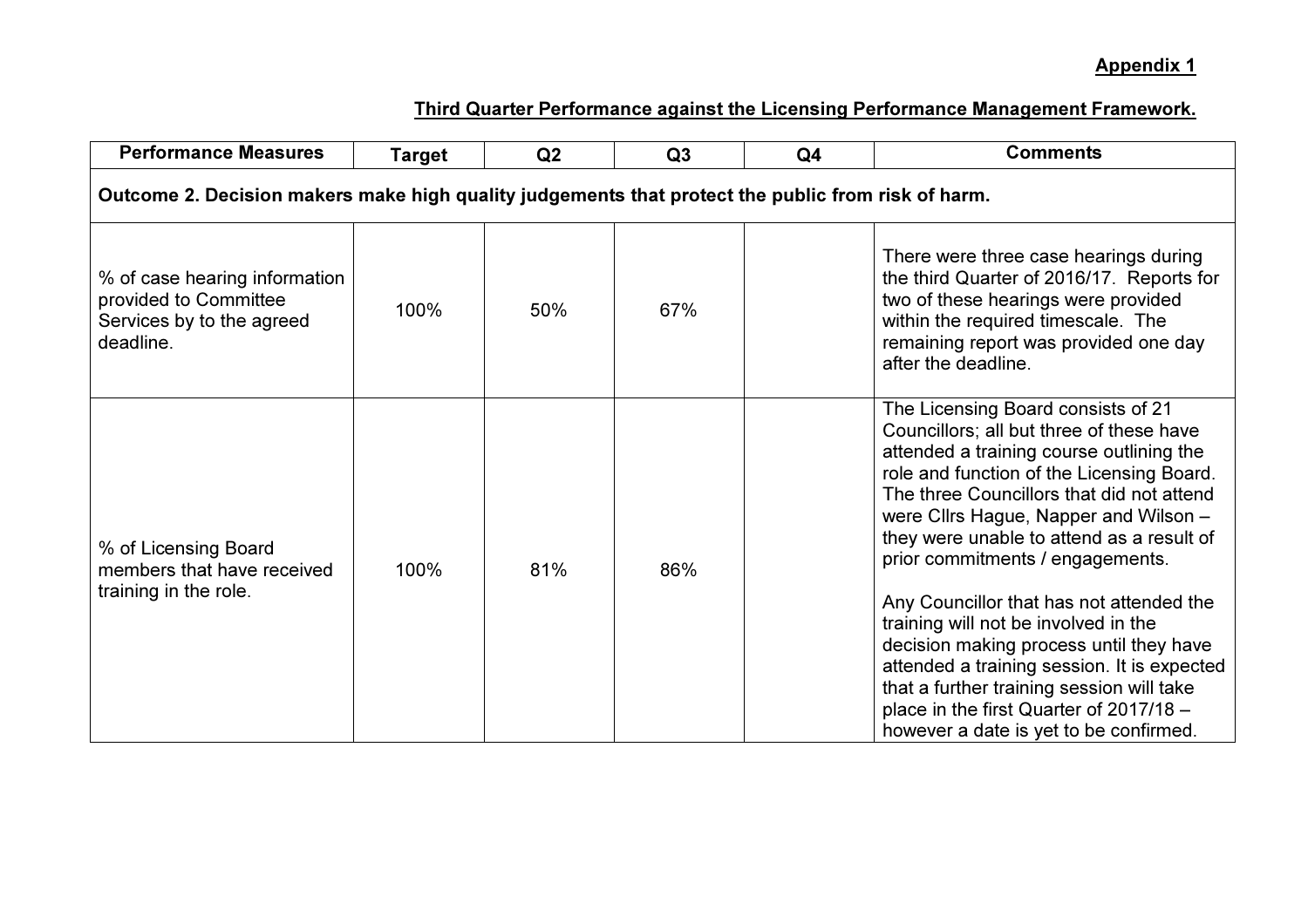| <b>Performance Measures</b>                                                                                                             | Target | Q2   | Q3   | Q <sub>4</sub> | <b>Comments</b>                        |
|-----------------------------------------------------------------------------------------------------------------------------------------|--------|------|------|----------------|----------------------------------------|
| % of Licensing Board<br>decisions that are made in<br>accordance with the Council's<br>policy.                                          | 100%   | 100% | 100% |                | Quarter 3 target has been met in full. |
| % of licensing decisions that<br>are made in accordance with<br>the scheme of delegation to<br>officers and members /<br>commissioners. | 100%   | 100% | 100% |                | Quarter 3 target has been met in full. |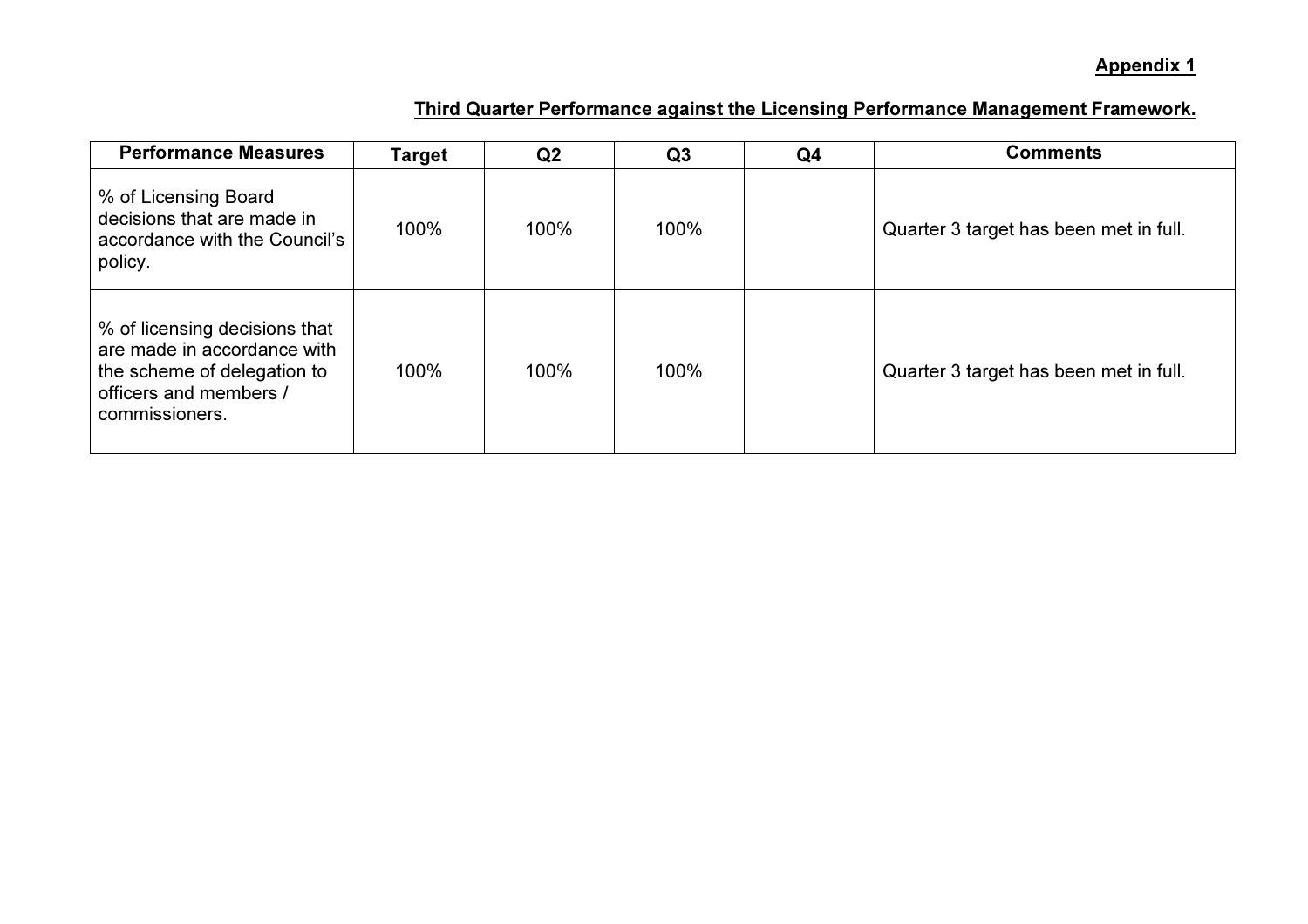| <b>Performance Measures</b>                                                                                                                                        | <b>Target</b>            | Q2  | Q3  | Q <sub>4</sub> | <b>Comments</b>                                                                                                                                                                                                                                                                                                                                                                                                                                                                                                                                                                                                                |  |  |  |
|--------------------------------------------------------------------------------------------------------------------------------------------------------------------|--------------------------|-----|-----|----------------|--------------------------------------------------------------------------------------------------------------------------------------------------------------------------------------------------------------------------------------------------------------------------------------------------------------------------------------------------------------------------------------------------------------------------------------------------------------------------------------------------------------------------------------------------------------------------------------------------------------------------------|--|--|--|
| Outcome 3. The licensing service make maximum use their statutory powers (where appropriate) to disrupt criminal activity<br>(including CSE and related activity). |                          |     |     |                |                                                                                                                                                                                                                                                                                                                                                                                                                                                                                                                                                                                                                                |  |  |  |
| Attendance of licensing team<br>at weekly CSE intelligence<br>meetings (chaired by South<br>Yorkshire Police).                                                     | 80%                      | 69% | 58% |                | There were 12 meetings held within the<br>third Quarter of 2016/17, the Business<br>Regulation Manager attended 7 of these.<br>Apologies were given due to annual<br>leave (3 occasions), attendance at an M3<br>managers meeting and attendance at a<br><b>Local Government Association Seminar</b><br>(presenting at the seminar).<br>The Chair of the group has previously<br>confirmed that it would not be appropriate<br>to send a delegate to the meeting in<br>normal circumstances, and that any<br>actions / relevant information will be<br>provided directly to the Business<br>Regulation Manager as appropriate. |  |  |  |
| Circulation of key contacts to<br>partners for use in cases of<br>referrals and for data sharing.                                                                  | Once every<br>six months |     |     |                | It is not clear whether this action was<br>completed during the third Quarter of the<br>year (due to the absence of the Principal<br>Licensing Officer during the whole of<br>Quarter 2), however the Business<br><b>Regulation Manager will circulate</b><br>contacts early in the final Quarter of the<br>year.                                                                                                                                                                                                                                                                                                              |  |  |  |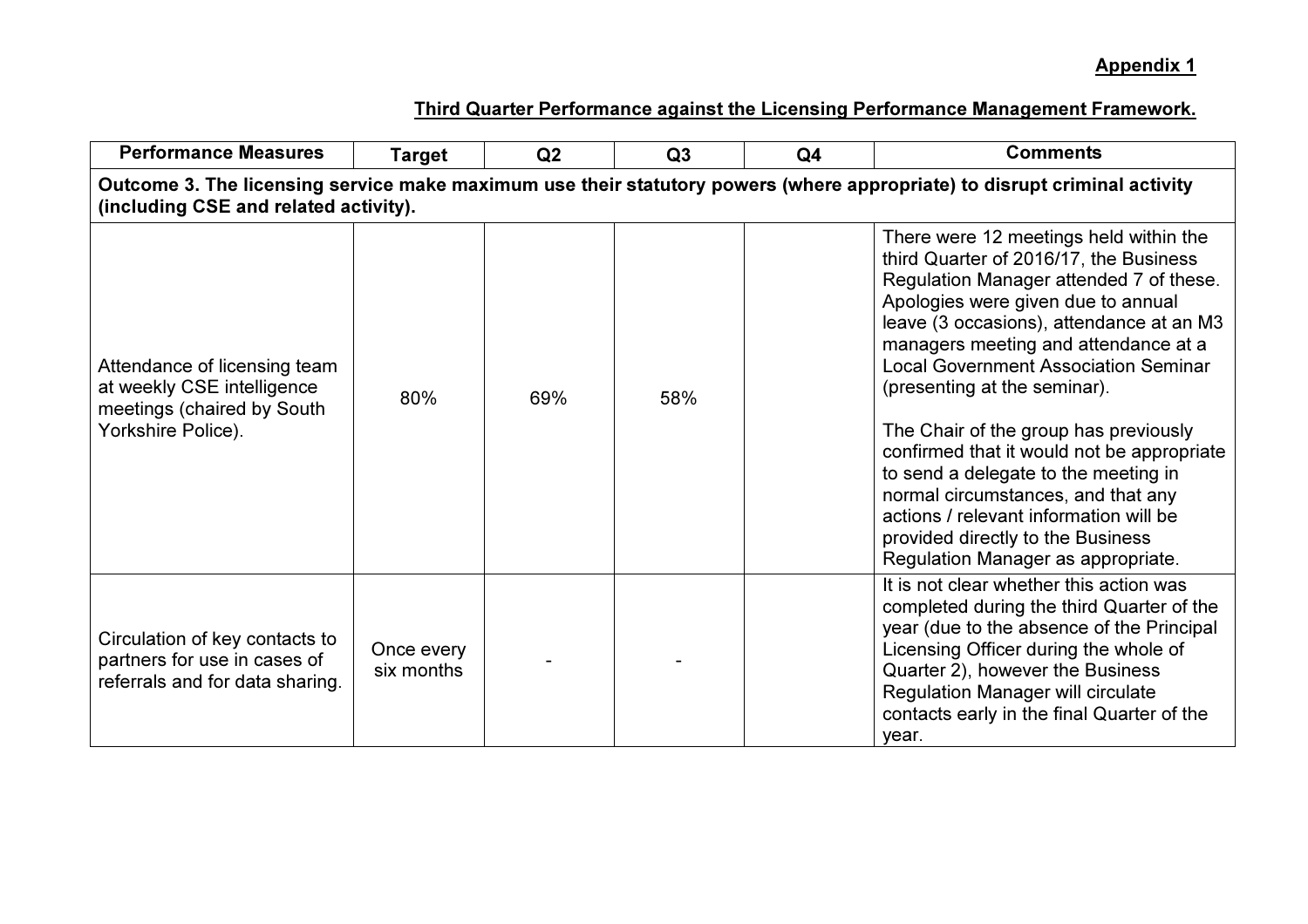| <b>Performance Measures</b>                    | Target       | Q2             | Q3                        | Q <sub>4</sub> | <b>Comments</b>                                                                                                                                                                                                                                                                                                                                                                                                 |
|------------------------------------------------|--------------|----------------|---------------------------|----------------|-----------------------------------------------------------------------------------------------------------------------------------------------------------------------------------------------------------------------------------------------------------------------------------------------------------------------------------------------------------------------------------------------------------------|
| Number of multiagency<br>operations undertaken | 4 (annually) | 3              | $0$ in $Q3$<br>3 in total |                | The target of 4 is an annual target based<br>on one multiagency operation per<br>Quarter. The operations may be<br>proactive or reactive in nature and will<br>include partners such as South Yorkshire<br>Police, Her Majesty's Revenue and<br>Customs and the Vehicle and Operator<br><b>Standards Agency.</b><br>There were no multiagency operations<br>undertaken during the third Quarter of the<br>year. |
| Number of proactive<br>operations undertaken   | 6 (annually) | $\overline{2}$ | 3 in Q3<br>5 in total     |                | The target of 6 is an annual target based<br>on one RMBC lead proactive operation<br>every two months. Operations may<br>involve RMBC in isolation or may be<br>multiagency operations involving RMBC<br>and partners.<br>Three operations were undertaken in the<br>third Quarter – all in relation to the taxi<br>camera compliance requirement.                                                              |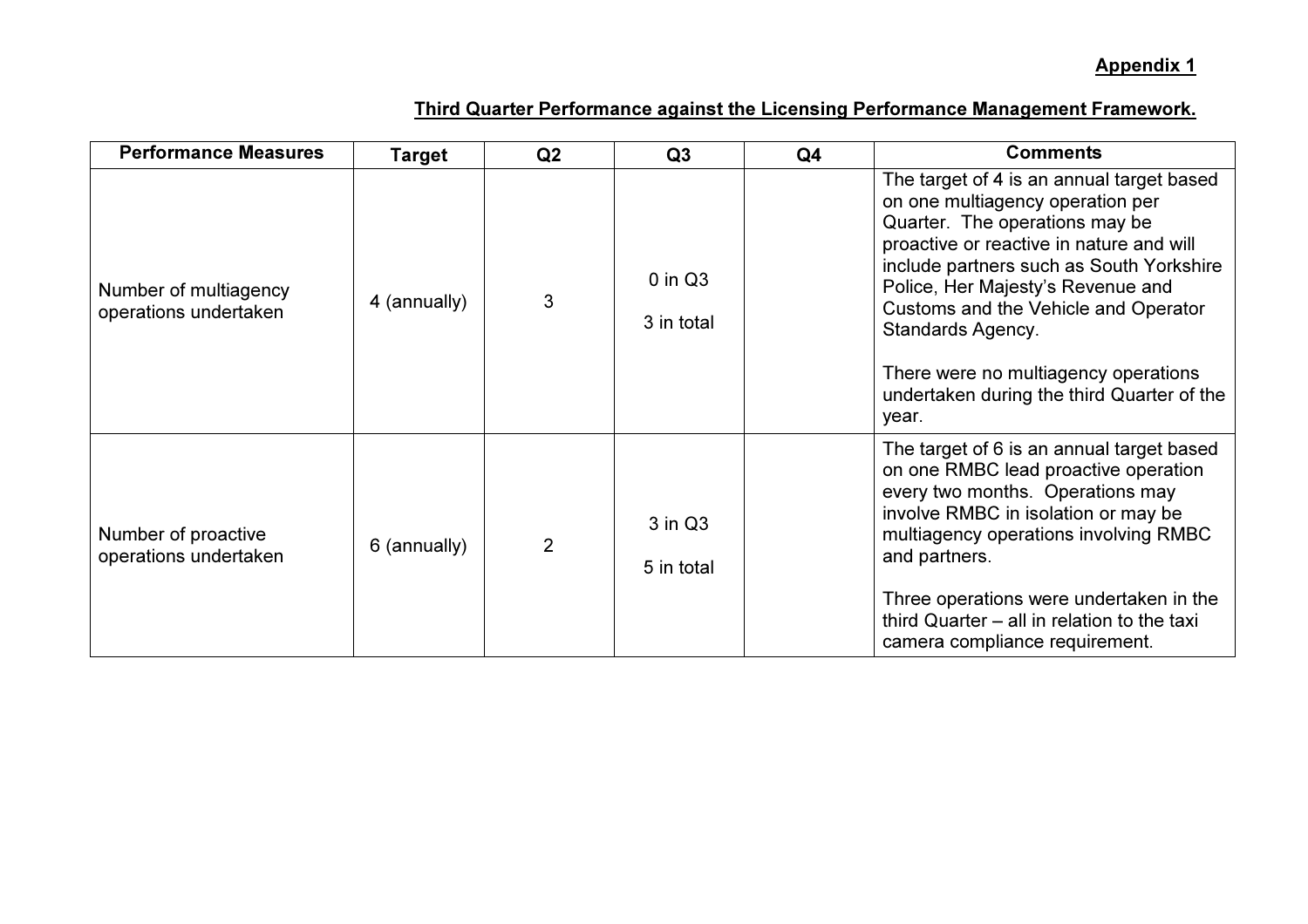| <b>Performance Measures</b>                                                                            | <b>Target</b> | Q2   | Q3    | Q <sub>4</sub> | <b>Comments</b>                                                                                                                                                                                                                                                                                                                                                                                                                                                                                                                                                                                                                                                                                                                                                                                                                                                                                                                                                   |  |  |  |
|--------------------------------------------------------------------------------------------------------|---------------|------|-------|----------------|-------------------------------------------------------------------------------------------------------------------------------------------------------------------------------------------------------------------------------------------------------------------------------------------------------------------------------------------------------------------------------------------------------------------------------------------------------------------------------------------------------------------------------------------------------------------------------------------------------------------------------------------------------------------------------------------------------------------------------------------------------------------------------------------------------------------------------------------------------------------------------------------------------------------------------------------------------------------|--|--|--|
| Outcome 4. The licensing team consistently provides high quality processing of licensing applications. |               |      |       |                |                                                                                                                                                                                                                                                                                                                                                                                                                                                                                                                                                                                                                                                                                                                                                                                                                                                                                                                                                                   |  |  |  |
| % of applications that are<br>processed in accordance with<br>the licensing policy.                    | 100%          | 100% | 99.8% |                | Service standards require a licence to be<br>determined within 3 working days of all<br>required checks being completed (the<br>determination will either be for the licence<br>to be issued, or the application referred to<br>a case hearing meeting at a future date).<br>In the third Quarter of 2016:<br>111 driver licenses were determined, all<br>but 7 were determined within 3 working<br>days of all necessary checks being<br>completed.<br>438 vehicle licences / intermediate plates<br>were determined, all of which were<br>determined within 3 working days.<br>Two vehicle licences were issued<br>otherwise than in accordance with the<br>Council's policy. These related to two<br>vehicles that should have been licensed<br>to carry four passengers, but actually<br>received a licence to carry six<br>passengers. These errors were identified<br>prior to the licence taking effect (in one<br>case) and within a month of the licence |  |  |  |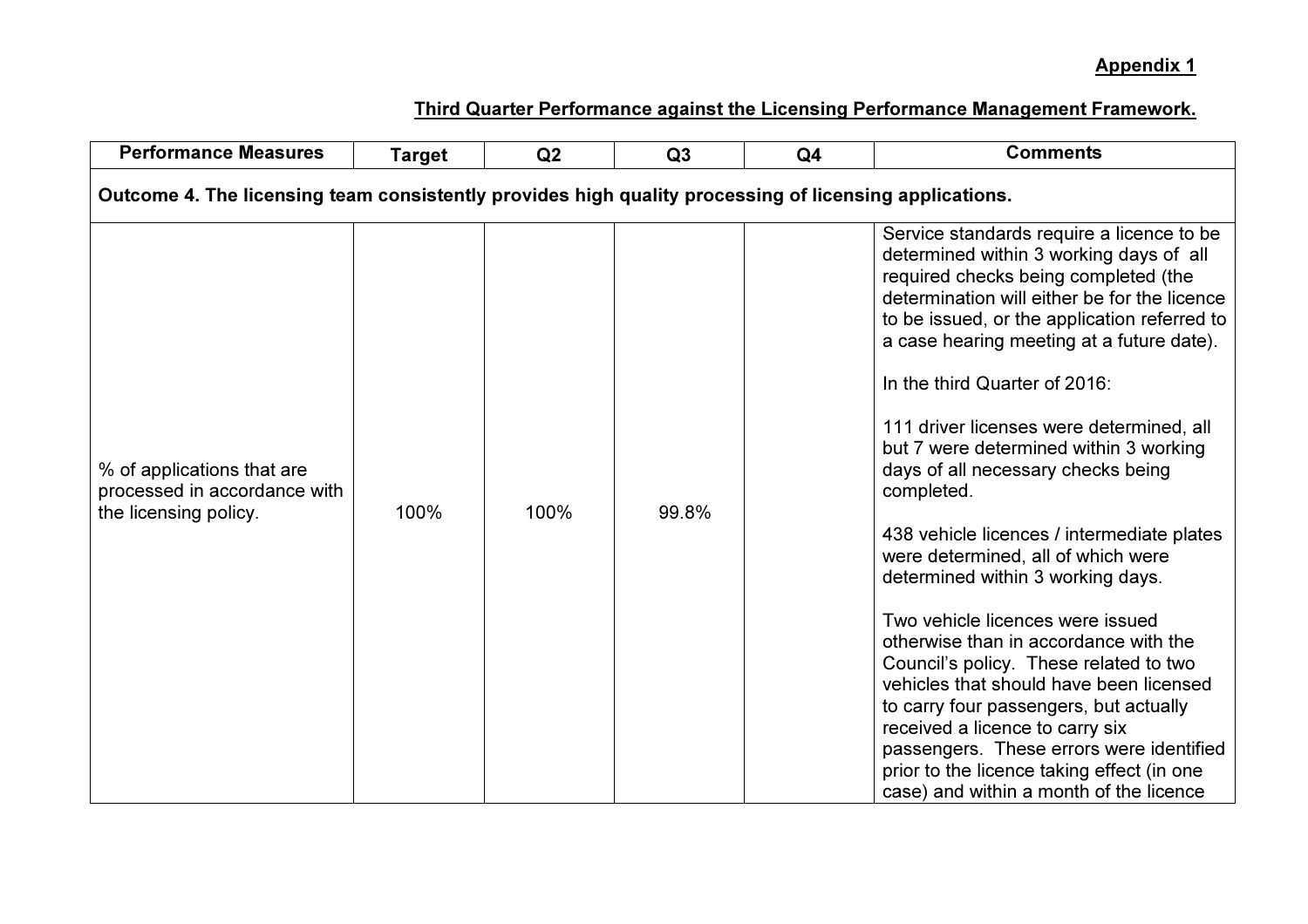| <b>Performance Measures</b>                                                                              | Target | Q <sub>2</sub> | Q <sub>3</sub> | Q <sub>4</sub> | <b>Comments</b>                                                                                                                                                                                                                                                                                                                     |
|----------------------------------------------------------------------------------------------------------|--------|----------------|----------------|----------------|-------------------------------------------------------------------------------------------------------------------------------------------------------------------------------------------------------------------------------------------------------------------------------------------------------------------------------------|
|                                                                                                          |        |                |                |                | being issued in the other case. Issuing<br>officers have been reminded of the need<br>to verify that the licence criteria match the<br>paperwork that is provided as part of the<br>application / approval process.<br>11 Private Hire Operator Licences were<br>determined, all of which were determined<br>within 3 working days. |
| % of licensing records that<br>contain all required<br>information in a secure but<br>accessible format. | 100%   | 90%            | 100%           |                | Management have reviewed 20 driver<br>and vehicle records within the third<br>Quarter of 2016/17. No instances were<br>identified where data had been recorded<br>inappropriately.                                                                                                                                                  |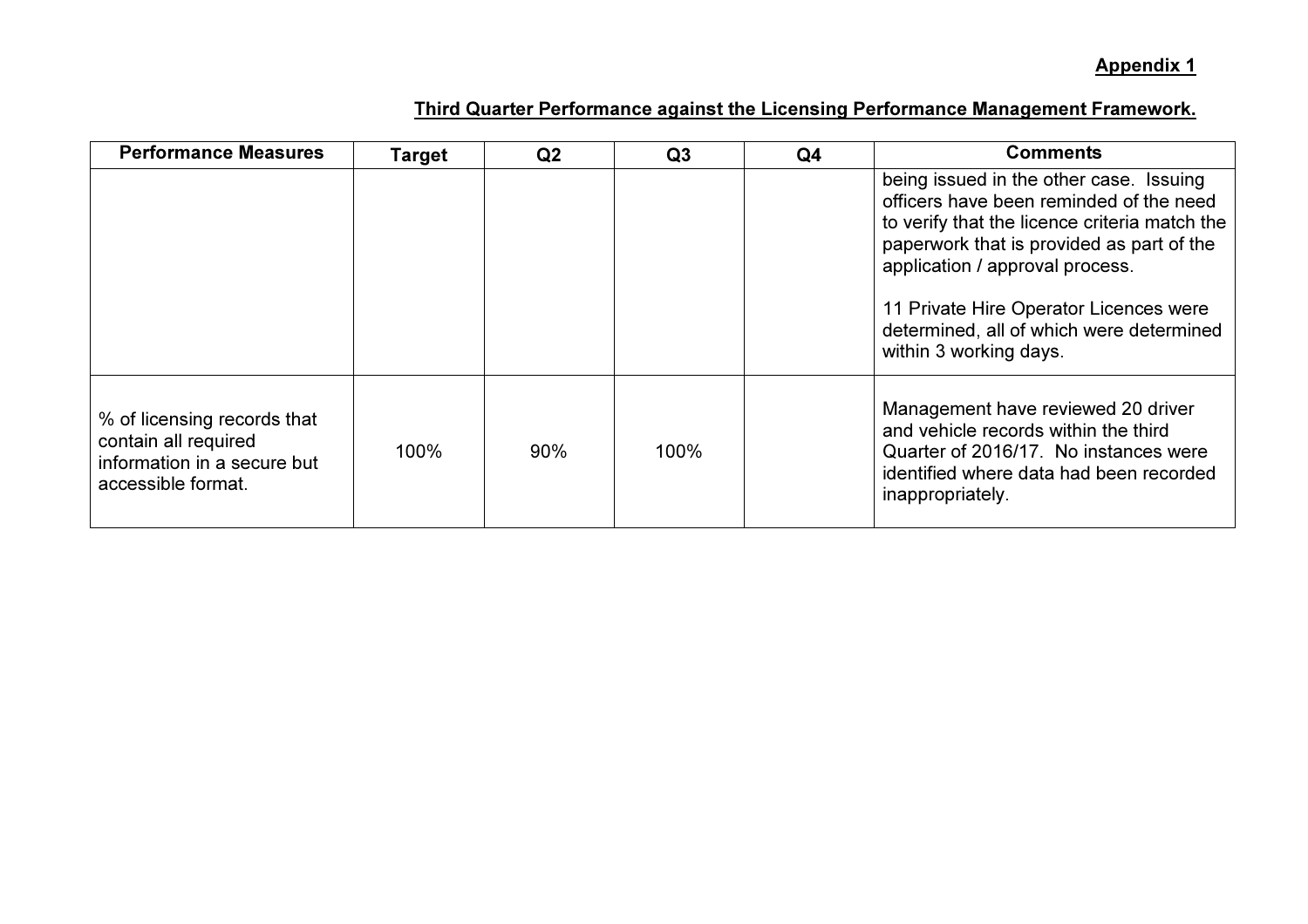| <b>Performance Measures</b>                                                                                  | <b>Target</b> | Q2  | Q3  | Q <sub>4</sub> | <b>Comments</b>                                                                                                                                                                                                                                                                                                                                                                                                                                                                                                                                                                                                                                                                                                                                                                                                                                             |  |  |
|--------------------------------------------------------------------------------------------------------------|---------------|-----|-----|----------------|-------------------------------------------------------------------------------------------------------------------------------------------------------------------------------------------------------------------------------------------------------------------------------------------------------------------------------------------------------------------------------------------------------------------------------------------------------------------------------------------------------------------------------------------------------------------------------------------------------------------------------------------------------------------------------------------------------------------------------------------------------------------------------------------------------------------------------------------------------------|--|--|
| Outcome 5. The Council's private hire and hackney carriage licensing policy will be effectively implemented. |               |     |     |                |                                                                                                                                                                                                                                                                                                                                                                                                                                                                                                                                                                                                                                                                                                                                                                                                                                                             |  |  |
| % of licensed vehicles that<br>have a taxi camera fitted in<br>accordance with the Council's<br>policy.      | 100%          | 96% | 98% |                | This figure represents the number of<br>licensed vehicles that require a camera<br>and have had one installed.<br>Licences (and intermediate plates) are<br>not issued unless a camera system has<br>been fitted into the vehicle.<br>For the purposes of this indicator, those<br>vehicles that have made a commercial<br>commitment to have a camera fitted are<br>counted as though they have had a<br>system fitted.<br>Enforcement action will continue to be<br>taken in relation to any of the 2% that<br>have not had a camera fitted (or made an<br>arrangement to do so) and the deadline<br>for installation has passed.<br>At the time of writing this report, 100% of<br>vehicles had met the appropriate<br>deadline. The 2% of vehicles that have<br>not had a camera fitted were not required<br>to do so until after the end of Quarter 3. |  |  |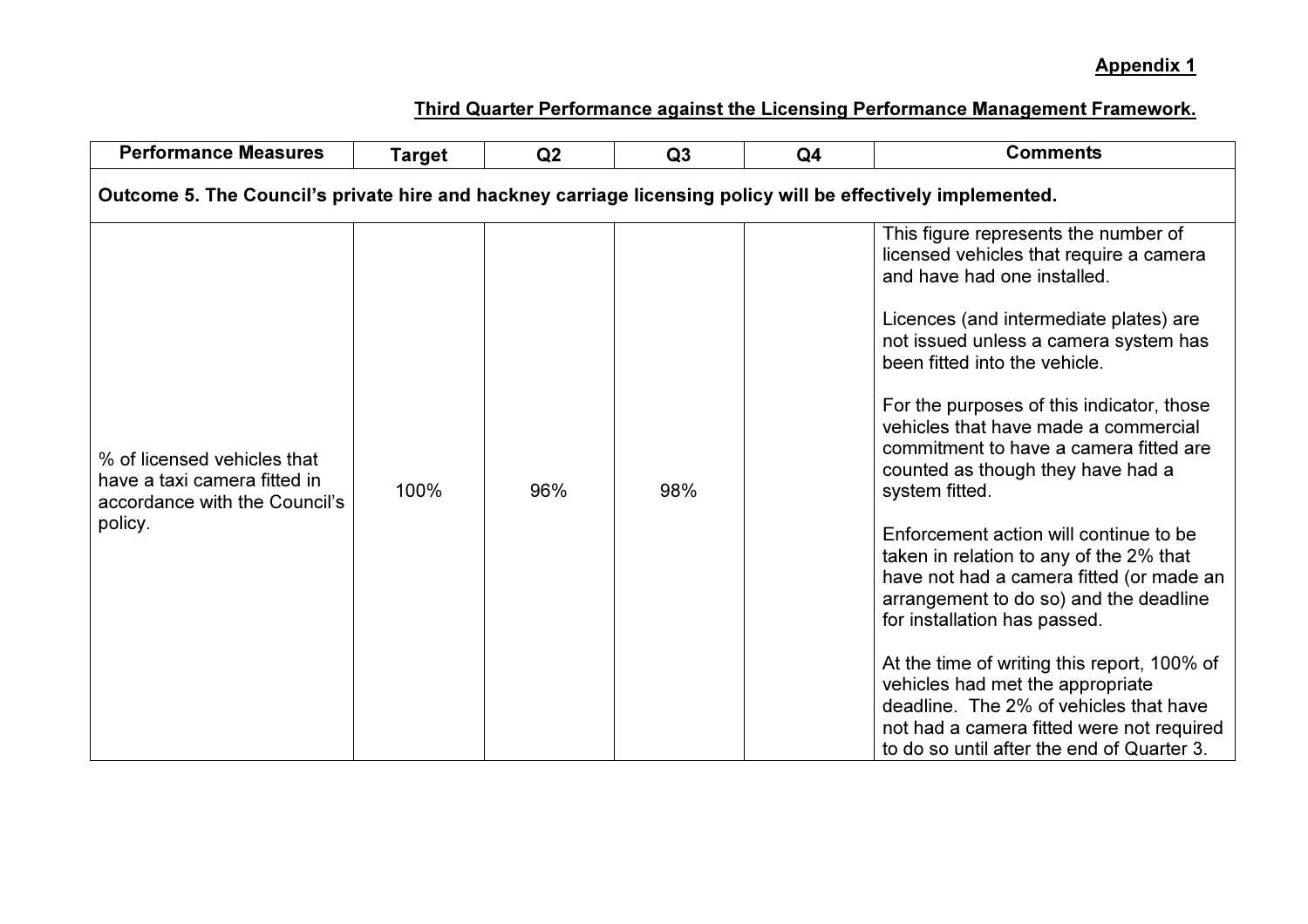| <b>Performance Measures</b>                                                                                                                    | <b>Target</b>                                                | Q2                                                         | Q3                                                         | Q <sub>4</sub> | <b>Comments</b>                                                                                                                                                                                                                                                                                                                                                                                                                                                                                                                       |
|------------------------------------------------------------------------------------------------------------------------------------------------|--------------------------------------------------------------|------------------------------------------------------------|------------------------------------------------------------|----------------|---------------------------------------------------------------------------------------------------------------------------------------------------------------------------------------------------------------------------------------------------------------------------------------------------------------------------------------------------------------------------------------------------------------------------------------------------------------------------------------------------------------------------------------|
| % of driver licence holders<br>that are required to have<br>maintained a subscription to<br>the DBS online update<br>service and have done so. | 100%                                                         | 100%                                                       | 100%                                                       |                | This figure indicates the number of<br>eligible licence holders that have<br>subscribed to the DBS online update<br>service. The subscription is an annual<br>subscription; however there are a number<br>of licence holders that have been<br>required to renew their subscription within<br>the third Quarter of the year. Any licence<br>holders that have failed to maintain their<br>subscription will be identified in the final<br>Quarter of the year and action taken as<br>appropriate.                                     |
| % of licence holders that<br>demonstrate adherence to<br>the requirements of the<br>Council's policy.                                          | Figures for<br>each sub-<br>indicator:<br>1) 100%<br>2) 100% | Figures for<br>each sub-<br>indicator:<br>1) 97%<br>2) 56% | Figures for<br>each sub-<br>indicator:<br>1) 98%<br>2) 62% |                | Adherence to the policy is demonstrated<br>by compliance levels in relation to four<br>sub-indicators. Two of these sub-<br>indicators are dealt with above, with the<br>remaining two being as follows:<br>1) % of drivers that have completed the<br>Council's safeguarding awareness<br>course.<br>98% of drivers have completed the<br>Council's safeguarding training, the<br>remaining 2% of licence holders remain<br>suspended and are not currently driving a<br>licensed vehicle.<br>2) % of drivers that have obtained the |